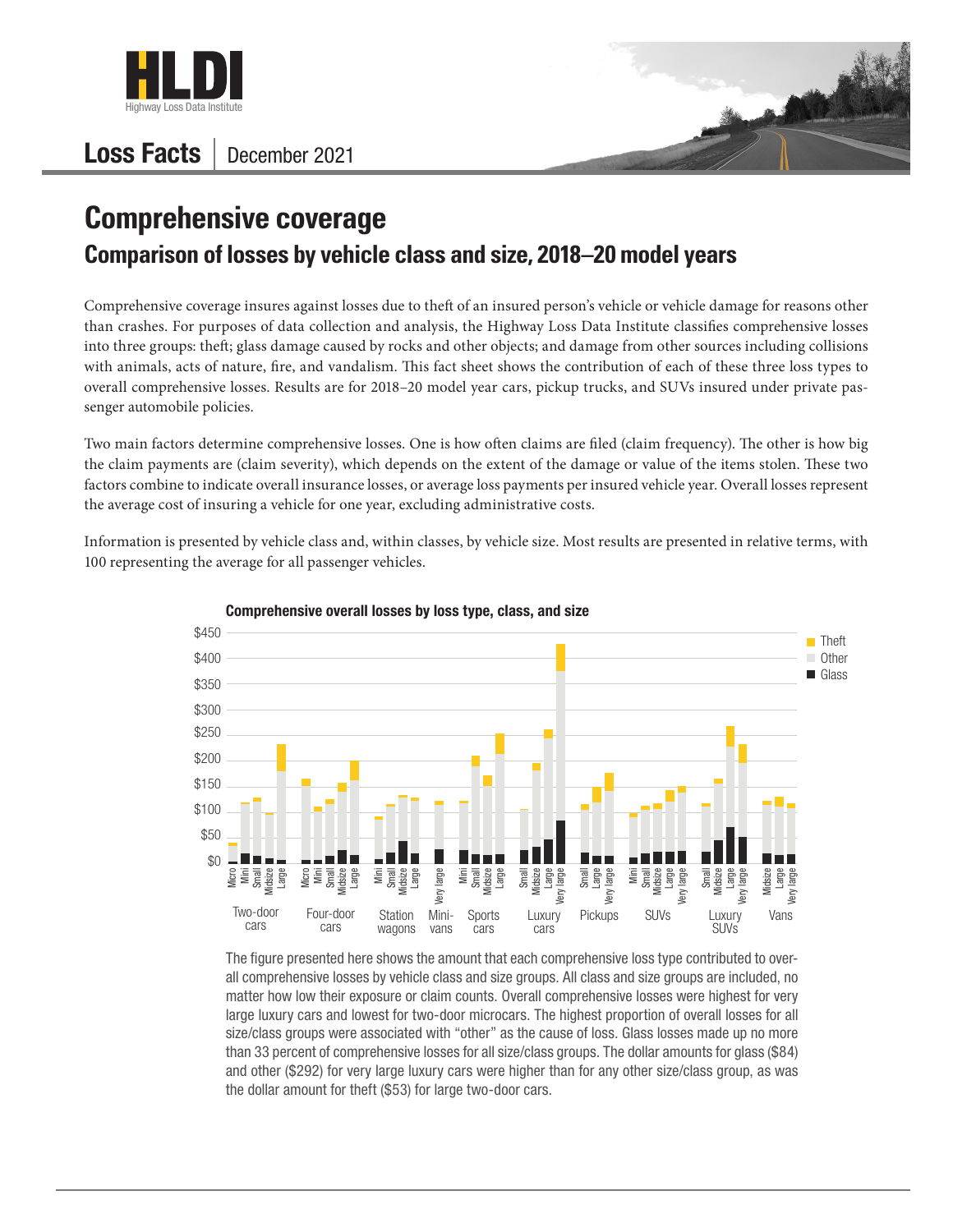

Comprehensive overall losses were highest for the largest vehicle in each class except among station wagons, luxury SUVs, and vans. Very large luxury cars had the highest relative total comprehensive losses (306). Two-door microcars, a category consisting of 2018– 19 Smart ForTwo electric vehicles, had the lowest relative total comprehensive losses (29).



Relative theft overall losses

All sizes of station wagons, minivans, and vans had lower than average theft overall losses. Large and very large vehicles tended to have theft overall losses much higher than the average. Large two-door cars, a category comprising Dodge Challenger variants, had the highest relative theft losses (372) followed by very large luxury cars (369). Two-door minicars had the lowest relative theft losses (24). Two-door microcars, midsize two-door cars, large station wagons, small luxury cars, and large vans did not have enough theft exposure or claims to produce credible results.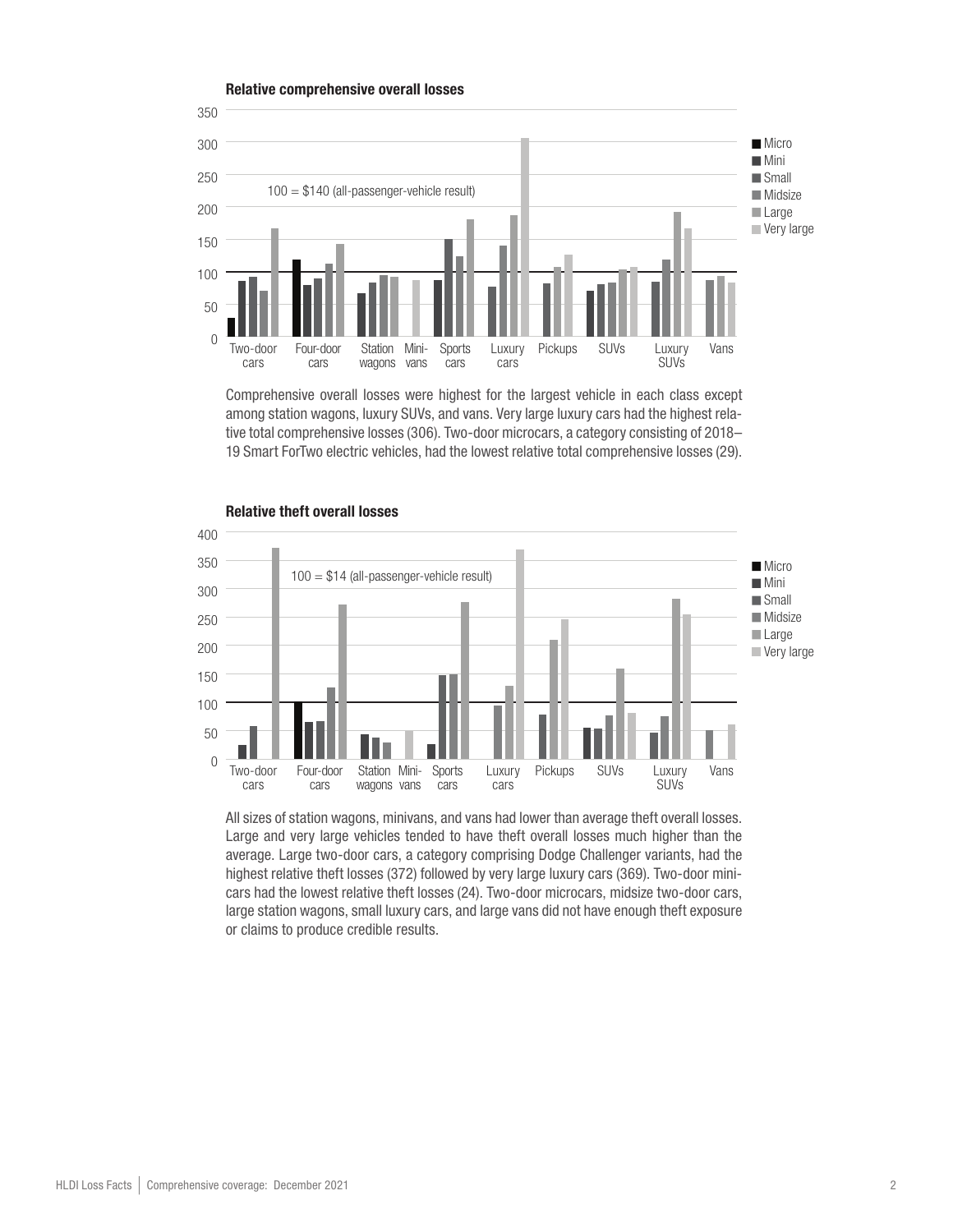

Luxury cars and luxury SUVs had some of the highest glass overall losses. Two-door cars, pickups, and vans had lower than average glass overall losses for all sizes. For glass, two-door microcars had the lowest relative losses (17), and very large luxury cars had the highest (340).



## Relative other overall losses

Other comprehensive overall losses typically increase with size. Two-door microcars had the lowest relative "other" category (animal strikes, fire, vandalism, and acts of nature) at 30. Very large luxury cars had the highest at 288.